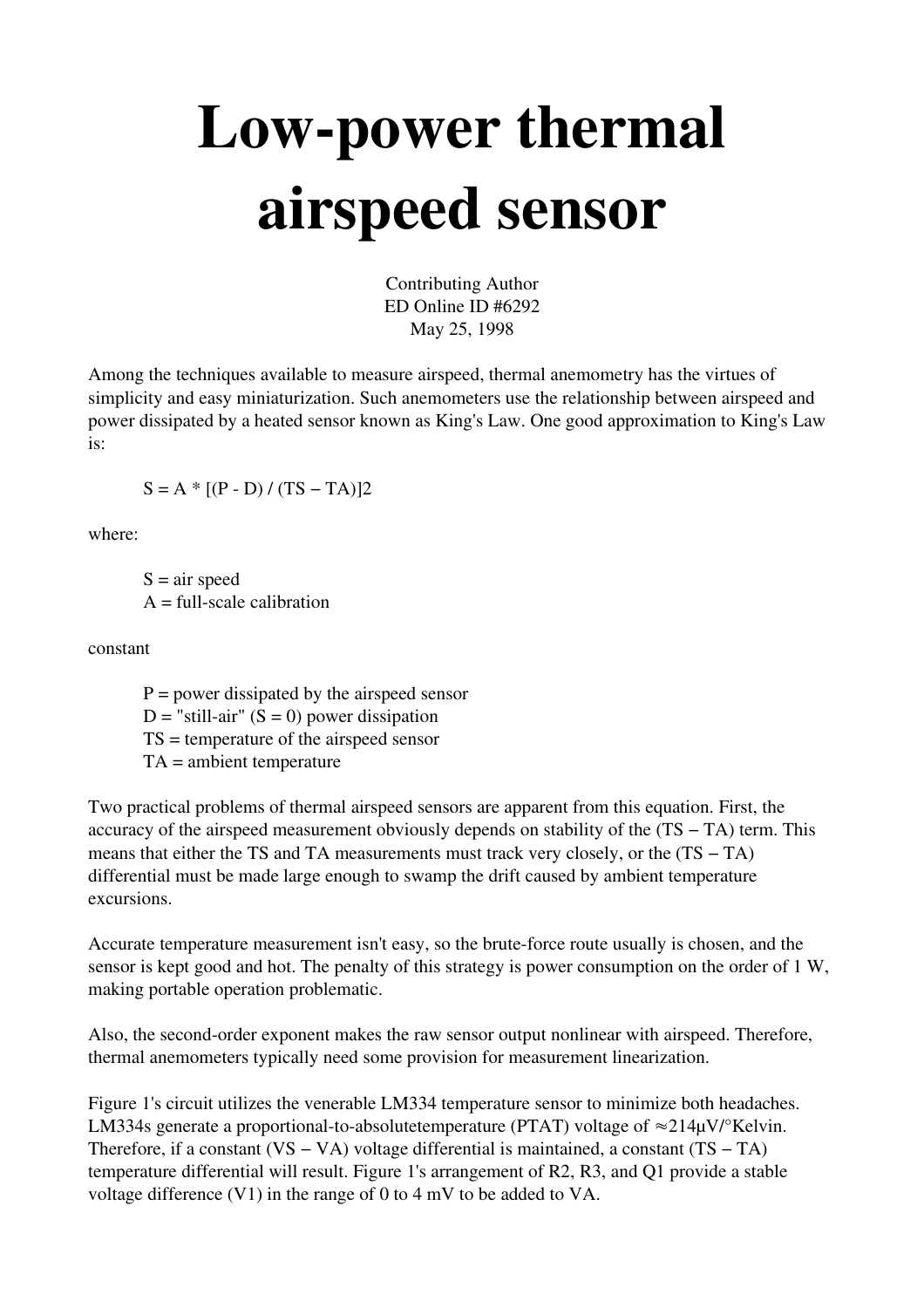

1. Two LM334 temperature sensors are used in this thermal airspeed sensor to minimize power consumption and provide for linearization.

Op-amp A1 adjusts V2 to maintain  $VS = VA + VI$  and, thereby,  $TS = TA + VI/214 \mu V$ . This works because the power dissipation of ambient-sensor  $T1$  is about 100  $\mu$ W and is, therefore, too little to significantly heat the sensor (LM334s in TO-92 packages have a still-air dissipation constant of 5.6mW/°C). Airflow-sensor T2's dissipation, however, is much larger: P =  $1.06 * (12 - V2) *$ V2/R4, making T2 heat up when A2's output slews positive, taking V2 with it. As V2 swings from 0 to 5 V, P goes from 0 to 74 mW. Depending on air speed, this power range is sufficient to maintain a (TS − TA) differential (as set by R2) of 4 to 13°Kelvin. V2 is buffered and zerocorrected by  $A2$  and becomes the 0-to-5-V airspeed output signal.



2. The quadratic relationship between P and V2 helps cancel the King's Law nonlinearity, resulting in less than a 5% error over more than half of the zero to full-scale range of airspeed.